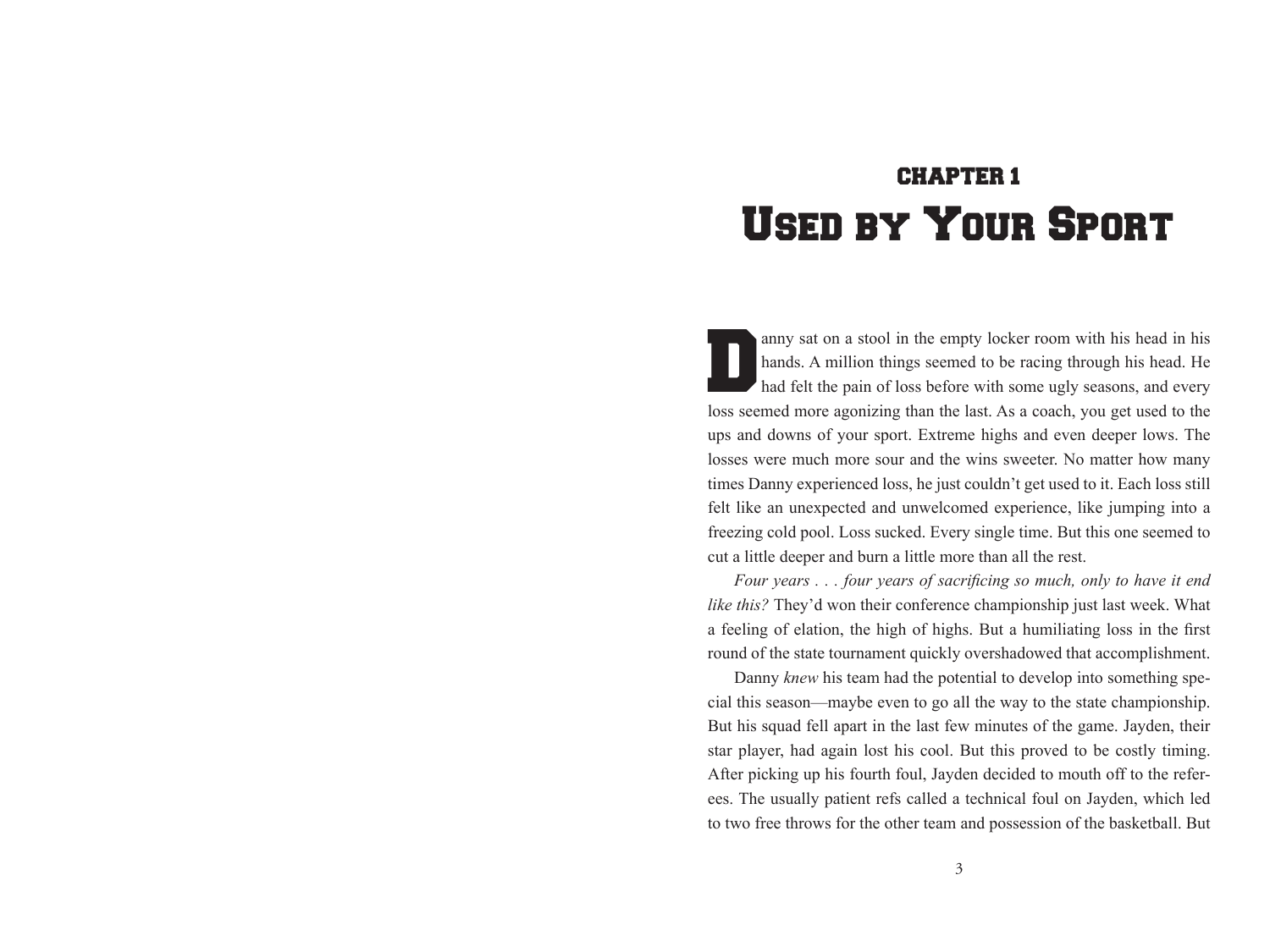#### 4 | CALLING UP *Used by Your Sport* | 5

maybe even worse was that the technical foul also counted as a personal foul, and Jayden was done for the night. The final moments of his high school career seemed to act as a microcosm for his entire story.

As much of a head case as he was, he was every bit of a talented ball player as well. With Jayden on the bench, the team didn't have a true scorer on the court, and blew a six-point lead. They lost in the last few seconds of the game. While the opposing team stormed the court, Danny and his group of men stood by in dismay, trying to comprehend another season of falling short of their goal to make it to the state title game.

None of the team's seniors shed a tear in the locker room after the game. They didn't even thank their teammates and coaches, or express any emotion other than indifference. They seemed apathetic to the situation. Danny, who had spent the last four years pouring everything he had into these young men, felt like he was hugging corpses as he thanked them for their hard work and told them he loved them.

Finally alone and capable of fully comprehending his present circumstances, Danny sat on one of the locker room stools and looked around him at the trash littered everywhere, the jerseys hanging from the lockers, and the random shoes scattered across the floor. Normally, he would have called the team back into the locker room and lectured them about respecting their facilities—even if his admonitions were trite—but he realized he had failed if he hadn't made his point by now.

*A failure . . .* Yes, that is what he felt he was in his own mind. Even after the conference championship win the week before, he couldn't help but remember how, for the past two years, his team had consistently fallen short of their goals. One win does not erase the pain of past defeats; he understood that now.

The confusing part was that Danny wasn't even that upset with how abruptly the season had ended. For every good moment with these boys, there seemed to be ten that were completely devastating.

Every season, Danny recommitted himself to developing an even greater sense of personal character, and doing things the right way. Early in his coaching career, he believed the myth that sports build character. However, he had listened to a talk from a coach named Joe Ehrmann, who had discussed the "sports build character" myth. Joe said, "They can, and they should. Indeed, sports may be the perfect venue in which to build character. But sports don't build character unless a coach possesses character and intentionally teaches it."

This singular statement inspired Danny to build strong young men and make a difference in their lives. To do that, Danny attempted to hold them accountable to really high standards. In spite of his best efforts, they only seemed to backfire. The more he tried to *make* them better men, the more his players seemed to fight him, and the weaker his relationships grew with the young men whom he had once felt liked him enough to enroll at Washington Prep. As the season progressed, Danny struggled to find the emotional energy he needed to motivate the players to live up to the high standards he had set forth. It just seemed like diminished returns, and he was recognizing no return on his investment. He had definitely run out of the energy it took to hold them accountable. He was burned out and felt lost, as if he were navigating treacherous waters in a small and poorly built boat.

At one point in the most recent season, he even suspended Jayden for three games and threatened to kick him off the team. Suspending Jayden gave Danny a brief sense of relief, as he knew he was strong enough to bench his top player and face the critics. His decision caught the attention of so many people in the city. However, Jayden's parents—who had supported Danny for years—were suddenly not in his corner anymore. According to them, it would be Danny's fault if Jayden lost his scholarship offers.

This made Danny think about the parents of all his players. He dreaded facing them after any loss, much less this one. Nothing he did was ever good enough for them. He was always "too hard on the boys," even when the team clearly showed a lack of discipline. If they were losing, it was always due to a lack of good coaching, not a lack of talent or effort. If they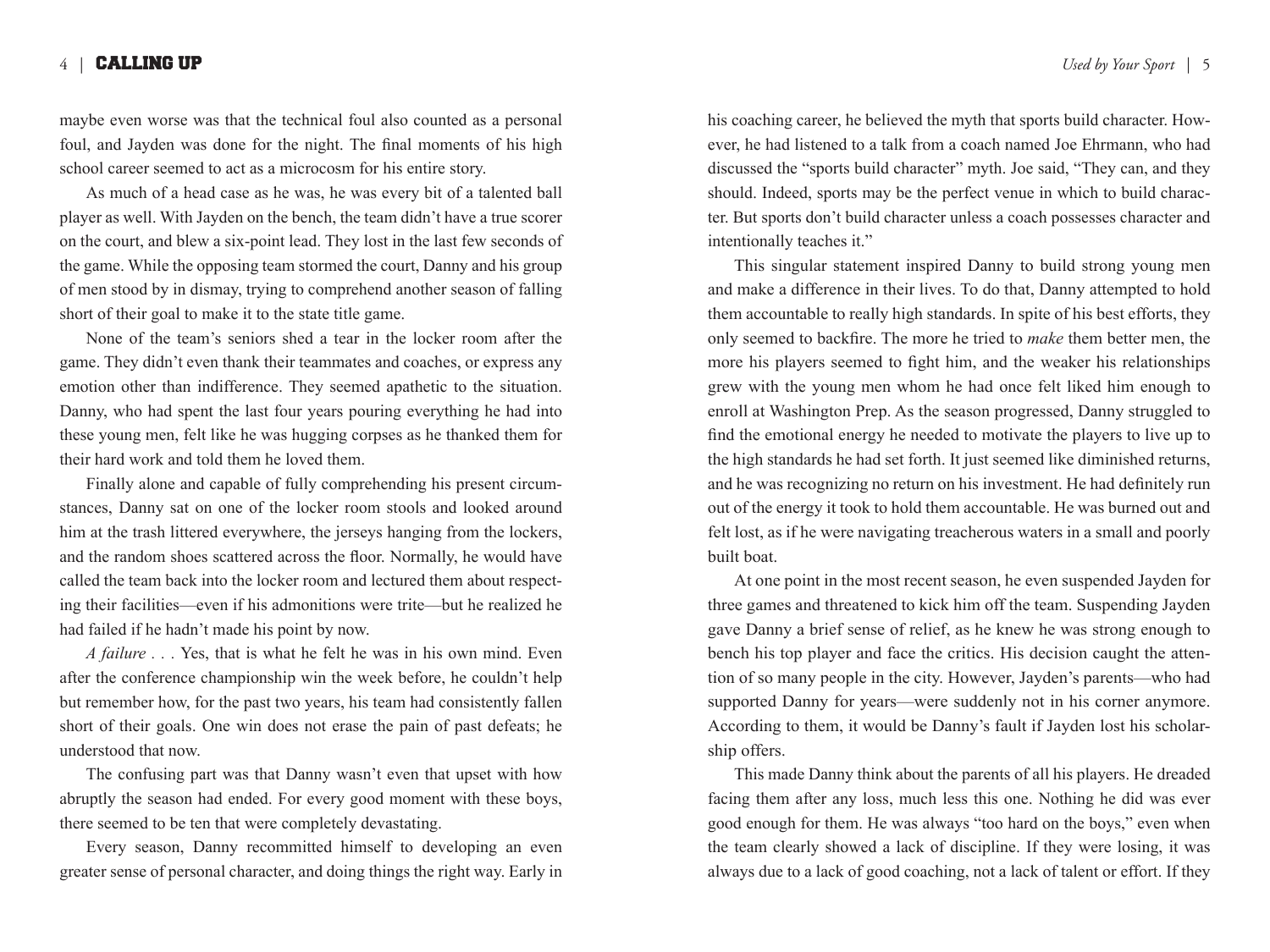## 6 | CALLING UP *Used by Your Sport* | 7

won games, they didn't win by enough, or their son didn't play enough or score enough. It was a lose/lose for Danny. He never got a "thank you" after a practice or game. Instead, he often received a phone call or a text, because they would rarely have the courage to make those comments to his face. He was their punching bag and their scapegoat.

Danny had tried to forge positive relationships with the parents, encouraging team get-togethers with the families after games, or inviting them to travel to tournaments with the team. But they weren't interested in getting to know the other families. They were too focused on making sure their sons received the attention they "deserved." He knew they didn't feel he was the right man for the job, that they resented him and constantly compared him to the other coaches in the school, who consistently won games and secured athletic scholarships for their players. However, the other coaches' scholarship players barely managed a 2.0 GPA. They rarely finished college, usually flunking out or getting expelled. But who was Danny to point that out to his team's parents?

With all this at the front of his mind, he would still have to step outside that locker room, no matter how terrified he felt about doing so. He knew he'd be met with disapproving looks and possibly a few nasty comments on the other side of that door. He wished he could somehow morph into someone else, so he could escape their forthcoming judgment. Danny didn't want praise or a high-five, he just wanted something as simple as a "thank you."

He felt unappreciated and disrespected, like a complete and total failure. He wanted to quit and be done with it all. It just wasn't worth it anymore. Danny felt like he was constantly caught in a lose/lose proposition. If he won, it wasn't good enough. And if he lost, it was unforgivable. Boy was he tired of losing. The ungrateful and critical parents that watched his every move and decision were exhausting. Then there were the lazy and entitled players who didn't seem to care at all.

Danny was part of a sports culture that valued three things above all else: winning, notoriety, and most of all, money. He wanted something more for the young men who played for him, but he had begun to believe that was nothing more than a pipe dream and simply impossible.

It didn't take but a few hours for Danny to start facing his after-season demons. They reared their ugly heads even earlier this year. He hadn't even made it out of the locker room. But there they were, questioning his very purpose and desire to continue coaching. It just hurt too much—the ups and downs, the unbelievable expectations, and the feeling of aloneness while still being surrounded by dozens of coaches and basketball players.

*Next year, if I come back, I will prove to all the people who doubt me that they are wrong. I'm a good coach! I can win! I can build a successful team.* 

As that thought bounced around in his head, he finally gathered the courage to stand up and walk out that door. As he walked through the gymnasium, he noticed a few straggling players and their families. Cold stares fell upon him, and in response Danny's head fell to the floor.

Typically, his assistants would stay after the game and remain by his side to shield him from approaching parents. But tonight, they had already headed out to the bar. Danny had wanted a few moments alone before he followed suit.

As he walked through the gym, he saw his athletic director, Bill, who was meticulously supervising the gym cleanup. Danny decided to stop by and thank him for his support during the season. Bill had been his rock, a constant source of support, and Danny knew he was lucky to have a friend who supported him like Bill. It was a rare thing, especially in this line of work.

Bill looked up and said, "I know what you're thinking, Danny, but don't. You have done the best with what you know this season. Your value comes from who you are as a person, not your past accomplishments, performance, or even your potential."

With his head down, Danny somberly responded, "I know, Bill, but it's just not good enough. We could have been so much better. We could have gone to the state championship this season. I have failed miserably."